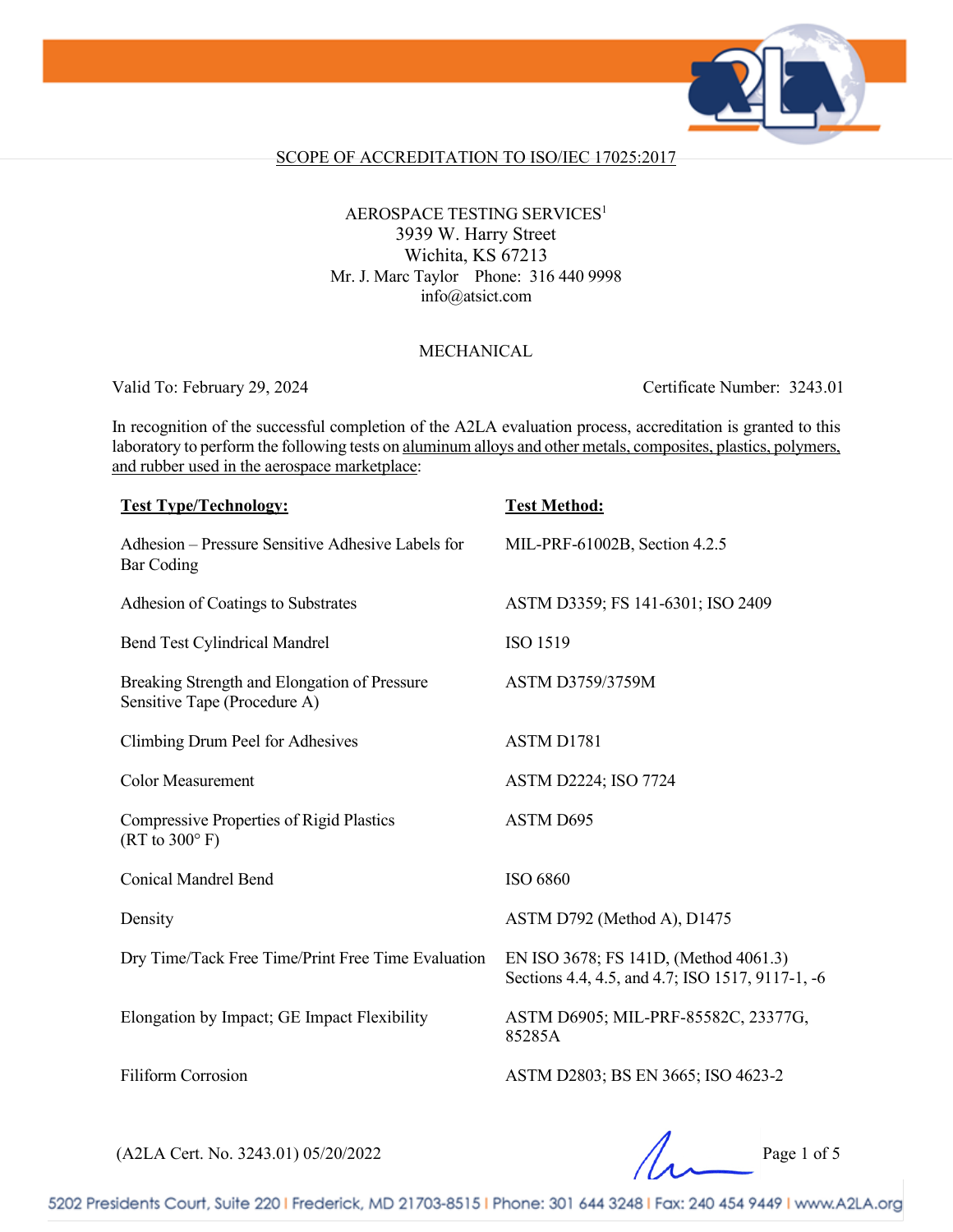| <b>Test Type/Technology:</b>                                                 | <b>Test Method:</b>                                                        |
|------------------------------------------------------------------------------|----------------------------------------------------------------------------|
| Film Thickness                                                               | ASTM D7091; ISO 2808 (Method 7)                                            |
| Fineness of Grind                                                            | <b>ASTM D1210;</b><br>Fed-STD-141 (Method 4411 Rev. C)                     |
| Flash Point                                                                  | ASTM D56, D3278, D3828; IP 303; ISO 3679                                   |
| <b>Fluid Resistance</b>                                                      | ISO 2812-1                                                                 |
| <b>Gloss Measurement</b>                                                     | <b>ASTM D523; ISO 2813</b>                                                 |
| Hardness (Shore A and Shore D)                                               | ASTM D2240                                                                 |
| <b>Heat Resistance</b>                                                       | AMS 3095; ISO 3270                                                         |
| <b>Impact Resistance</b>                                                     | ASTM D2794; ISO 6272-1, 6272-2                                             |
| Paint Viscosity - Zahn                                                       | ASTM D4212                                                                 |
| Peel Adhesion of Pressure Sensitive Tape                                     | ASTM D3330/D3330M (Method A)                                               |
| Pencil Hardness Evaluation                                                   | ASTM D3363                                                                 |
| <b>Quality Appearance</b>                                                    | ISO 1513                                                                   |
| QUV-B Exposure of Coatings to Artificial Weathering                          | ISO 11507 ( <i>Withdrawn 2013</i> ) <sup>2</sup> , ISO 16474-1.<br>16474-2 |
| Refractive Index                                                             | ASTM D1218 (Procedure B)                                                   |
| Salt Spray/Fog Corrosion                                                     | <b>ASTM B117; ISO 9227</b>                                                 |
| <b>Scratch Test</b>                                                          | ISO 1518-1                                                                 |
| <b>Spraying Properties</b>                                                   | FTMS 141 (Method 4331)                                                     |
| Strippability                                                                | AMS $3095 - 4.3.4$                                                         |
| Sulfur Dioxide/Salt Spray                                                    | ASTM G85 (Annex 4); ISO-9223                                               |
| Thickness of Pressure Sensitive Tapes                                        | ASTM D3652/D3652M                                                          |
| <b>Total Immersion Corrosion</b>                                             | ASTM F483                                                                  |
| Viscosity                                                                    | ASTM D1200                                                                 |
| Volatile Organic Compounds (VOC)<br>(Solvent-Borne Paints and Coatings Only) | AMS 3095; ASTM D2369; ISO 3251, 11890-1                                    |

(A2LA Cert. No. 3243.01) 05/20/2022 Page 2 of 5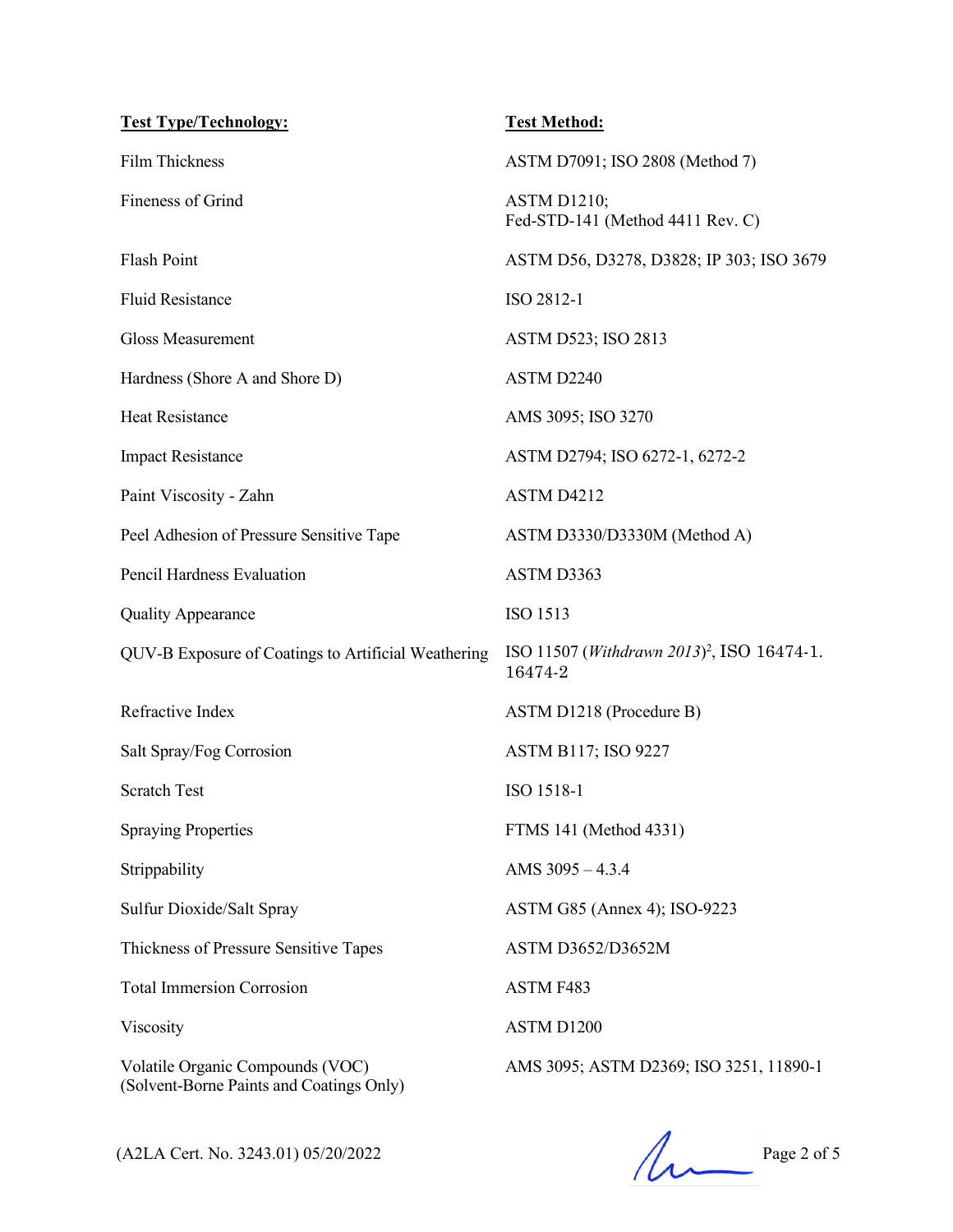| <b>Test Type/Technology:</b>                        | <b>Test Method:</b>            |
|-----------------------------------------------------|--------------------------------|
| Nonvolatile Matter in Volatile Solvents             | ASTM D1353                     |
| Washability/Cleanability                            | MIL-PRF-85285D, Par 4.6.13     |
| <b>Water Resistance</b>                             | ISO 2812-2                     |
| Water Vapor Transmission of Pressure Sensitive Tape | ASTM D3833/3833M               |
| Water Penetration Rate of Pressure Sensitive Tapes  | ASTM D3816/D3816M              |
| Wet Adhesion                                        | Fed-STD-141 (Method 6301.3)    |
| Nonvolatile Content                                 | SAE AS5127/1 $-5.1$            |
| Air Content                                         | SAE AS5127/1 $-5.2$            |
| Viscosity of Base and Curing Solution               | SAE AS5127/1 – 5.3 & 5.4       |
| Flow                                                | SAE AS5127/1 $-5.5$            |
| <b>Application Time</b>                             | SAE AS5127/1 $-5.6$            |
| <b>Assembly Time</b>                                | SAE AS5127/1 $-5.7$            |
| <b>Tack Free Time</b>                               | SAE AS5127/1 $-5.8$            |
| <b>Standard Curing</b>                              | SAE AS5127/1 $-5.9$            |
| Low Temperature Cure Time                           | SAE AS5127/1 - 5.10            |
| Fluid Immersion Cure Time                           | SAE AS5127/1 $-5.11$           |
| Specific Gravity                                    | ASTM D792; SAE AS5127/1-6.1    |
| 14-Day Hardness                                     | SAE AS5127/1 $-6.2$            |
| Resistance to Thermal Expansion                     | SAE AS5127/1-6.4               |
| <b>Heat Reversion Resistance</b>                    | SAE AS5127/1 $-6.5$            |
| Hydrolytic Stability                                | SAE AS5127/1 $-6.6$            |
| Shaving and Sanding of Sealants                     | SAE AS5127/1 $-6.7$            |
| Paintability                                        | SAE AS5127/1 $-6.8$            |
| Weathering                                          | SAE AS5127/1 - 6.9; ASTM D4214 |
| Chalking                                            | SAE AS5127/1 $-7.1$            |
| (A2LA Cert. No. 3243.01) 05/20/2022                 | Page 3 of 5                    |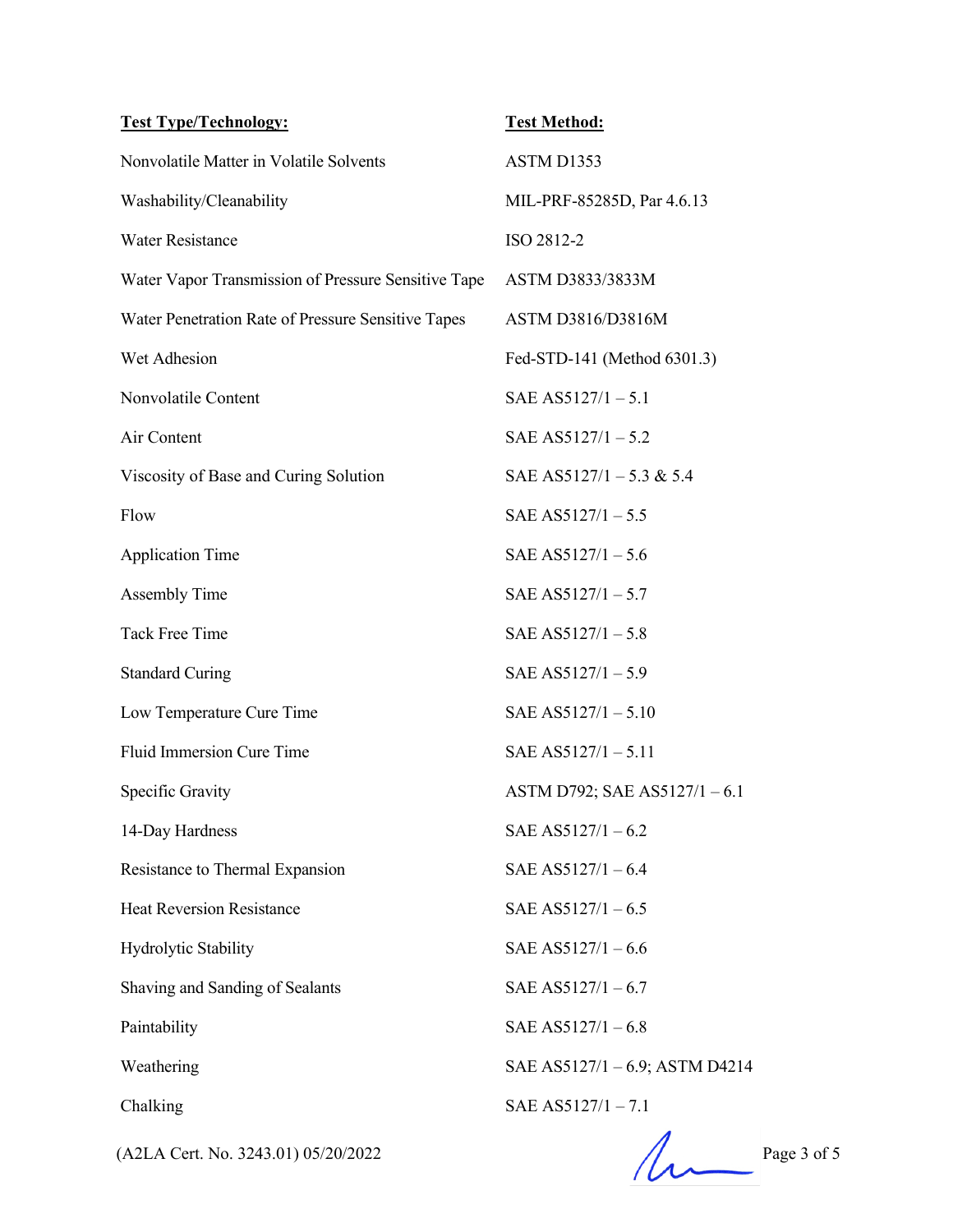| <b>Test Type/Technology:</b>                 | <b>Test Method:</b>                                                          |
|----------------------------------------------|------------------------------------------------------------------------------|
| Resistance to Thermal Rupture                | SAE AS5127/1-7.2                                                             |
| <b>Fluid Rupture Resistance</b>              | SAE AS5127/1-7.3                                                             |
| Weight Loss and Flexibility                  | SAE AS5127/1 - 7.4                                                           |
| Volume Swell                                 | SAE AS5127/1 $-7.5$                                                          |
| Low Temperature Flexibility                  | SAE AS5127/1 $-7.6$                                                          |
| Tensile Strength and Elongation              | ASTM D412; SAE AS5127/1 - 7.7                                                |
| <b>Shear Strength</b>                        | SAE AS5127/1 - 7.8                                                           |
| Corrosion                                    | SAE AS5127/1-7.9                                                             |
| Corrosion Stressed Assembly and Mixed Metals | SAE AS5127/1-7.10                                                            |
| Crazing                                      | SAE AS5127/1-7.11                                                            |
| Peel Strength (180°)                         | SAE AS5127/1 $-8.1$                                                          |
| Reparability (Peel Strength)                 | SAE AS5127/1 $-8.2$                                                          |
| Accelerated Storage Stability                | SAE AS5127/1 $-9.1$                                                          |
| Long Term Storage                            | SAE AS5127/1 $-9.2$                                                          |
| Weathering - Xenon Arc                       | ASTM G155;<br>MIL-PRF-85285-E, Section 4.6.9                                 |
| <b>Balanced Beam Scrape Adhesion</b>         | ASTM D2197                                                                   |
| Pull Off Adhesion (PATTI)                    | ASTM D4541, D7234; ISO 4624, 16276-1                                         |
| <b>Construction Weight</b>                   | AMS3819 - 3.1, 3.6.1; ASTM D3776M                                            |
| Color/Cleanliness                            | AMS3819 $-3.3, 3.4$                                                          |
| Workmanship                                  | $AMS3819 - 3.5$                                                              |
| Water Absorption                             | AMS3819 – 3.7.2, ASTM D1117-01<br>(Withdrawn 2009) <sup>2</sup> ; ISO 9073-6 |
| Linting and Cloth Integrity                  | AMS3819 - 3.7.3, 4.7.4                                                       |
| Fiber/Binder Integrity                       | AMS3819 $-3.7.5$ , 4.7.5                                                     |
| <b>Extractable Matter</b>                    | AMS3819 - 3.7.6, 4.7.6; ASTM D2257                                           |
| (A2LA Cert. No. 3243.01) 05/20/2022          | Page 4 of 5                                                                  |